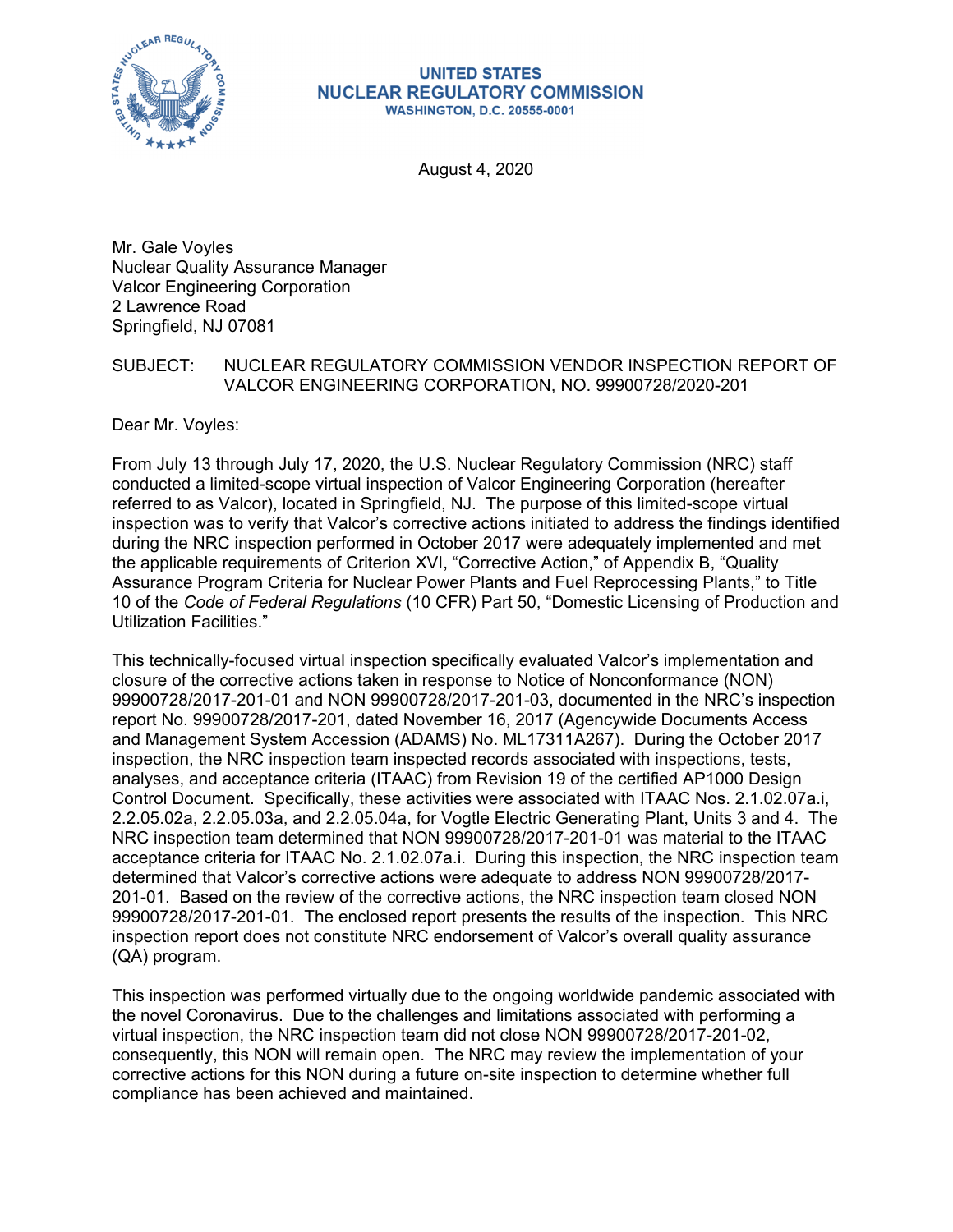Based on the results of this virtual inspection, the NRC inspection team found that the implementation of your QA program with regards to the corrective actions associated with NON 9900728/2017-201-01 and NON 99900728/2017-201-03 met the applicable requirements of Criterion XVI of Appendix B to 10 CFR Part 50. No findings of significance were identified.

In accordance with 10 CFR 2.390, "Public inspections, exemptions, requests for withholding," of the NRC's "Rules of Practice," a copy of this letter and its enclosures will be made available electronically for public inspection in the NRC's Public Document Room and in ADAMS, accessible from the NRC's public web site at http://www.nrc.gov/reading-rm/adams.html.

Sincerely,

Kerri A. Kavanagh, Chief **/RA/**  Quality Assurance and Vendor Inspection Branch Division of Reactor Oversight Office of Nuclear Reactor Regulation

Docket No.: 99900728

EPID No.: I-2020-201-0040

Enclosures: Inspection Report No. 99900728/2020-201 and Attachment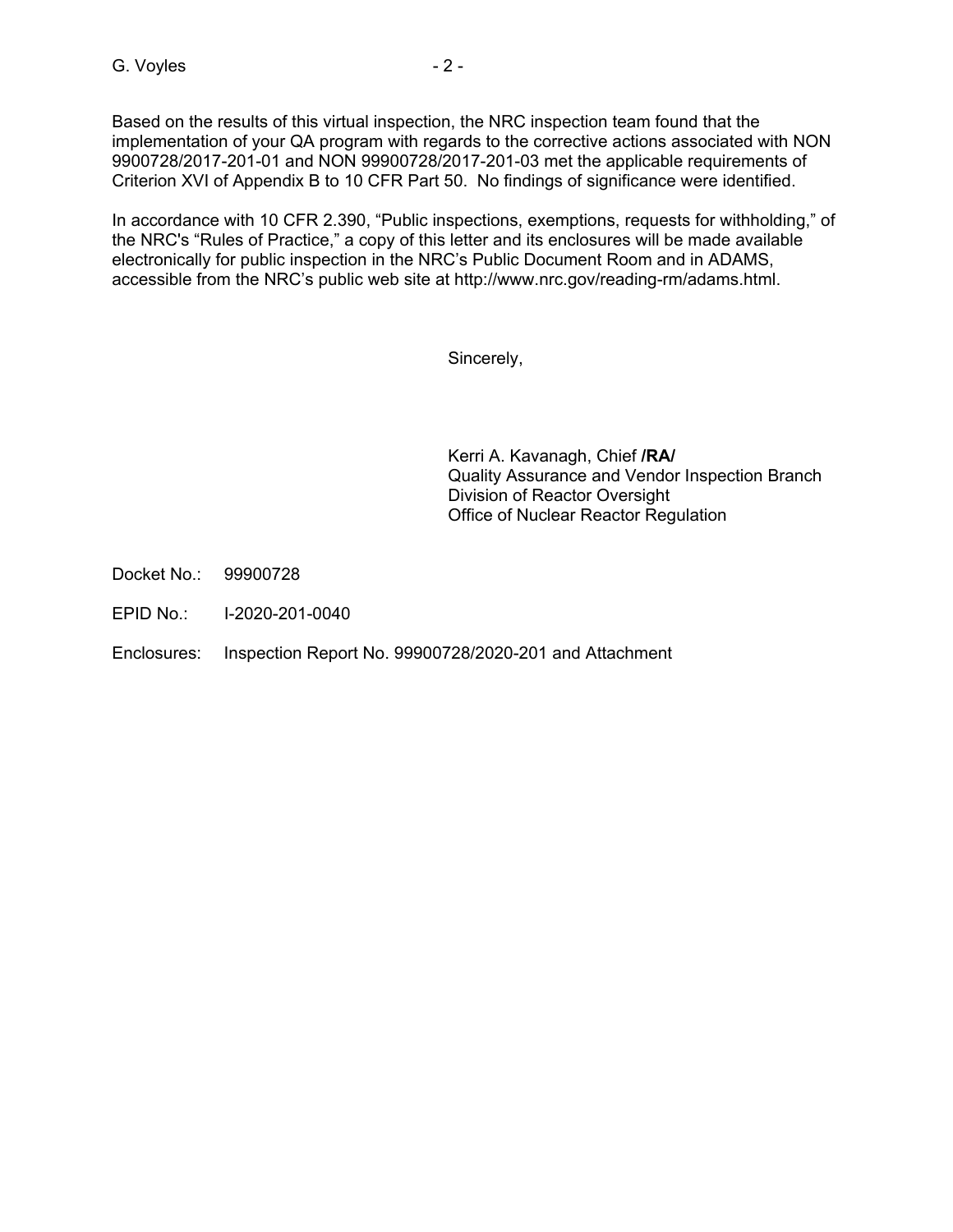SUBJECT: NUCLEAR REGULATORY COMMISSION VENDOR INSPECTION REPORT OF VALCOR ENGINEERING CORPORATION, NO. 99900728/2020-201 Dated: August 4, 2020

DISTRIBUTION: ASakadales ConE\_Resource galevoyles@valcor.com louisviolante@valcor.com NRR\_DRO\_IQVB Distribution

# **ADAMS Accession No.:** ML20216A590 **\***via email NRR-106

| I OFFICE | NRR/DRO/IQVB   NRR/DRO/IQVB |                 | NRR/DRO/IQVB |
|----------|-----------------------------|-----------------|--------------|
| I NAME.  | RPatel*                     | YDiaz-Castillo* | KKavanagh*   |
| I DATE   | 07/29/2020                  | 07/29/2020      | 08/4/2020    |

# **OFFICIAL RECORD COPY**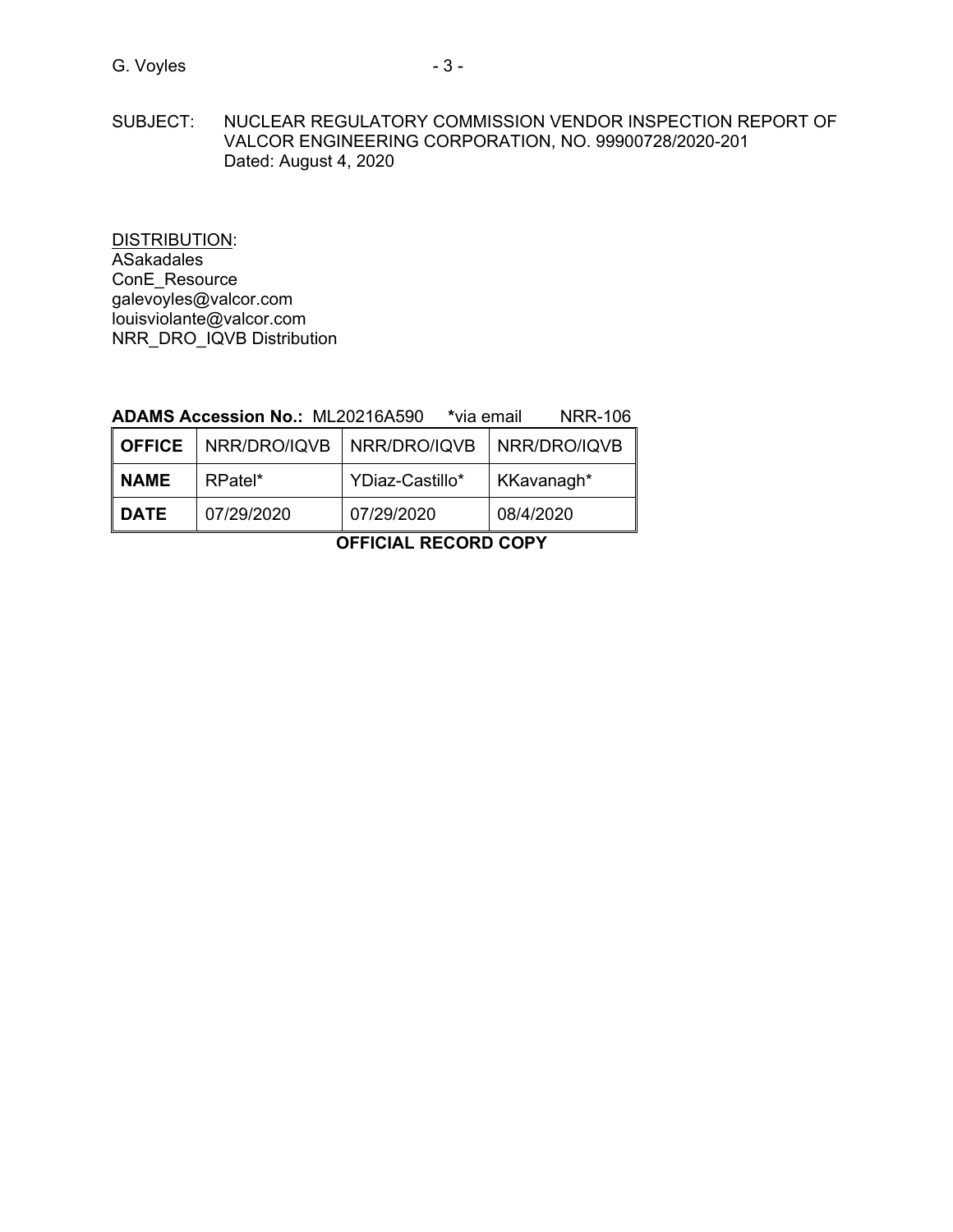### **U.S. NUCLEAR REGULATORY COMMISSION OFFICE OF NUCLEAR REACTOR REGULATION DIVISION OF REACTOR OVERSIGHT VENDOR INSPECTION REPORT**

| Docket No.:                       | 99900728                                                                                                                                                                                                                                                                                                                                                                                                                                                                                                                                           |                              |                    |  |
|-----------------------------------|----------------------------------------------------------------------------------------------------------------------------------------------------------------------------------------------------------------------------------------------------------------------------------------------------------------------------------------------------------------------------------------------------------------------------------------------------------------------------------------------------------------------------------------------------|------------------------------|--------------------|--|
| Report No.:                       | 99900728/2020-201                                                                                                                                                                                                                                                                                                                                                                                                                                                                                                                                  |                              |                    |  |
| Vendor:                           | <b>Valcor Engineering Corporation</b><br>2 Lawrence Road<br>Springfield, NJ 07081                                                                                                                                                                                                                                                                                                                                                                                                                                                                  |                              |                    |  |
| <b>Vendor Contact:</b>            | Mr. Gale Voyles<br><b>Nuclear Quality Assurance Manager</b><br>Email: galevoyles@Valcor.com<br>Phone: 973-473-8400                                                                                                                                                                                                                                                                                                                                                                                                                                 |                              |                    |  |
| <b>Nuclear Industry Activity:</b> | Valcor Engineering Corporation (hereafter referred to as Valcor) is<br>an American Society of Mechanical Engineers (ASME) Boiler and<br>Pressure Vessel (B&PV) Code Certificate Holder of N, NS, and<br>NPT stamps. Valcor's scope of supply includes, but is not limited<br>to, design, fabrication, assembly, and testing of ASME B&PV<br>Code Section III, Class 1, 2 & 3 valves, valve parts,<br>appurtenances, piping, piping systems, piping sub-assemblies,<br>pressure vessels, and safety-related non-ASME B&PV Code valve<br>assemblies. |                              |                    |  |
| <b>Inspection Dates:</b>          | July 13 - 17, 2020 (virtual)                                                                                                                                                                                                                                                                                                                                                                                                                                                                                                                       |                              |                    |  |
| Inspectors:                       | Yamir Diaz-Castillo<br>Raju Patel                                                                                                                                                                                                                                                                                                                                                                                                                                                                                                                  | NRR/DRO/IQVB<br>NRR/DRO/IQVB | <b>Team Leader</b> |  |
| Approved by:                      | Kerri A. Kavanagh, Chief<br>Quality Assurance and Vendor Inspection Branch<br>Division of Reactor Oversight<br>Office of Nuclear Reactor Regulation                                                                                                                                                                                                                                                                                                                                                                                                |                              |                    |  |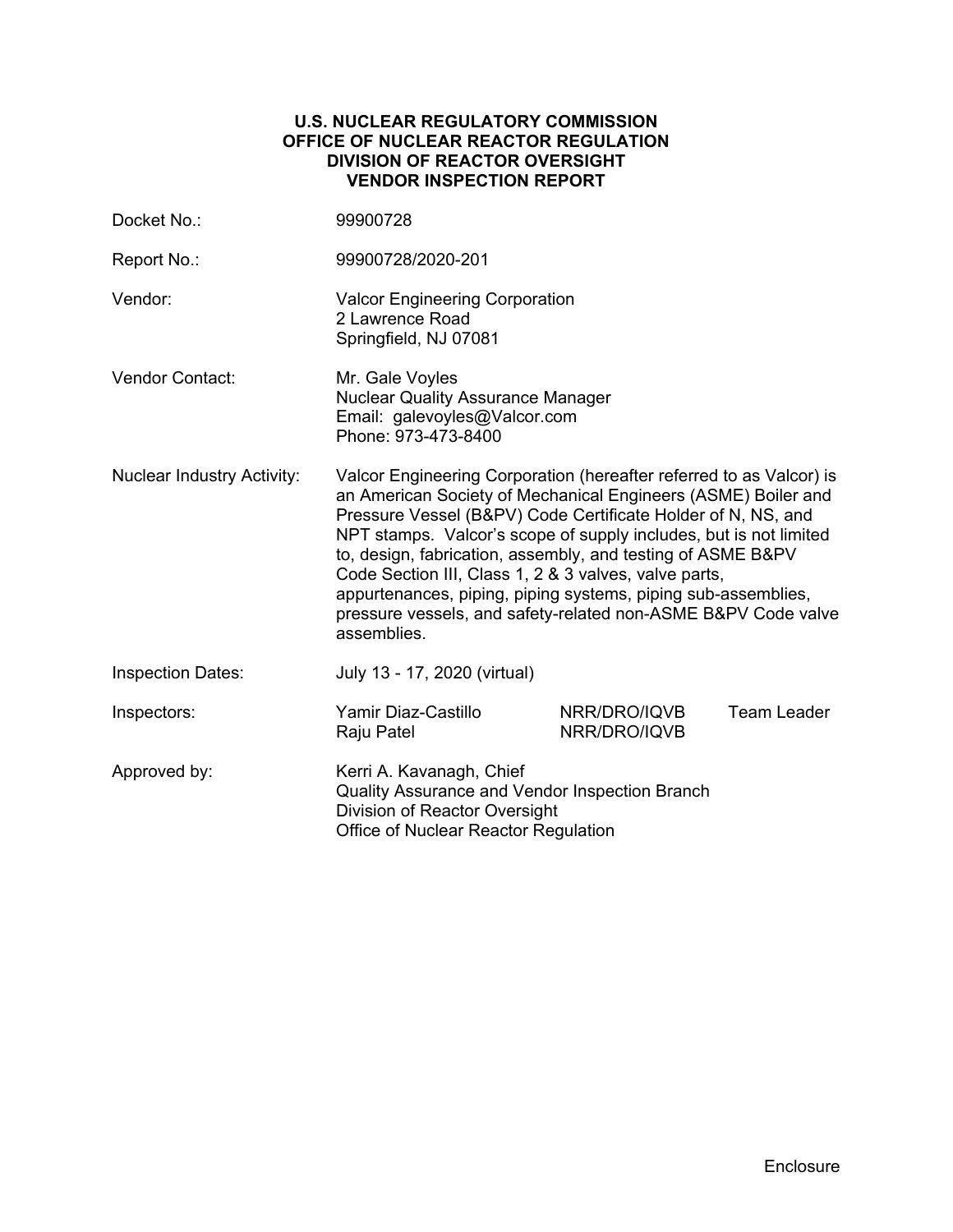# **EXECUTIVE SUMMARY**

#### Valcor Engineering Corporation 99900728/2020-201

From July 13 through July 17, 2020, the U.S. Nuclear Regulatory Commission (NRC) staff conducted a limited-scope virtual inspection of Valcor Engineering Corporation (hereafter referred to as Valcor), located in Springfield, NJ. The purpose of this limited-scope virtual inspection was to evaluate Valcor's corrective actions initiated to address the findings identified during the NRC inspection performed in October 2017 to ensure they were adequately implemented and met the applicable requirements of Criterion XVI, "Corrective Action," of Appendix B, "Quality Assurance Program Criteria for Nuclear Power Plants and Fuel Reprocessing Plants," to Title 10 of the *Code of Federal Regulations* (10 CFR) Part 50, "Domestic Licensing of Production and Utilization Facilities."

This technically-focused virtual inspection specifically evaluated Valcor's implementation and closure of the corrective actions taken in response to Notice of Nonconformance (NON) 99900728/2017-201-01 and NON 99900728/2017-201-03, documented in the NRC's inspection report No. 99900728/2017-201, dated November 16, 2017 (Agencywide Documents Access and Management System Accession No. ML17311A267).

These regulations served as the bases for the NRC inspection:

- Appendix B to 10 CFR Part 50
- 10 CFR Part 21

During the course of this virtual inspection, the NRC inspection team implemented portions of Inspection Procedure (IP) 36100, "Inspection of 10 CFR Part 21 and Programs for Reporting Defects and Noncompliance," dated May 16, 2019; IP 43002, "Routine Inspections of Nuclear Vendors," dated January 27, 2017; and IP 43004, "Inspection of Commercial-Grade Dedication Programs," dated January 27, 2017.

This inspection was performed virtually due to the ongoing worldwide pandemic associated with the novel Coronavirus. Due to the challenges and limitations associated with performing a virtual inspection, the NRC inspection team was not able to close NON 99900728/2017-201-02, consequently, this NON will remain open. In addition, the NRC inspection team could not perform an assessment of Valcor's Safety Conscious Work Environment (SCWE) due to the inspection being performed virtually. The NRC may review the implementation of the corrective actions opened for this NON to determine whether full compliance has been achieved and maintained and may assess Valcor's SCWE during a future on-site inspection.

The results of the inspection are summarized below.

# Corrective Action

The NRC inspection team reviewed Valcor's policies and implementing procedures that govern the implementation of its corrective action program to determine compliance with the requirements of Criterion XVI of Appendix B to 10 CFR Part 50. Specifically, the NRC inspection team reviewed the implementation and closure of the corrective actions taken by Valcor in response to NON 99900728/2017-201-01 and NON 99900728/2017-201-03, documented in the October 2017 inspection report. NON 99900728/2017-201-01 is material to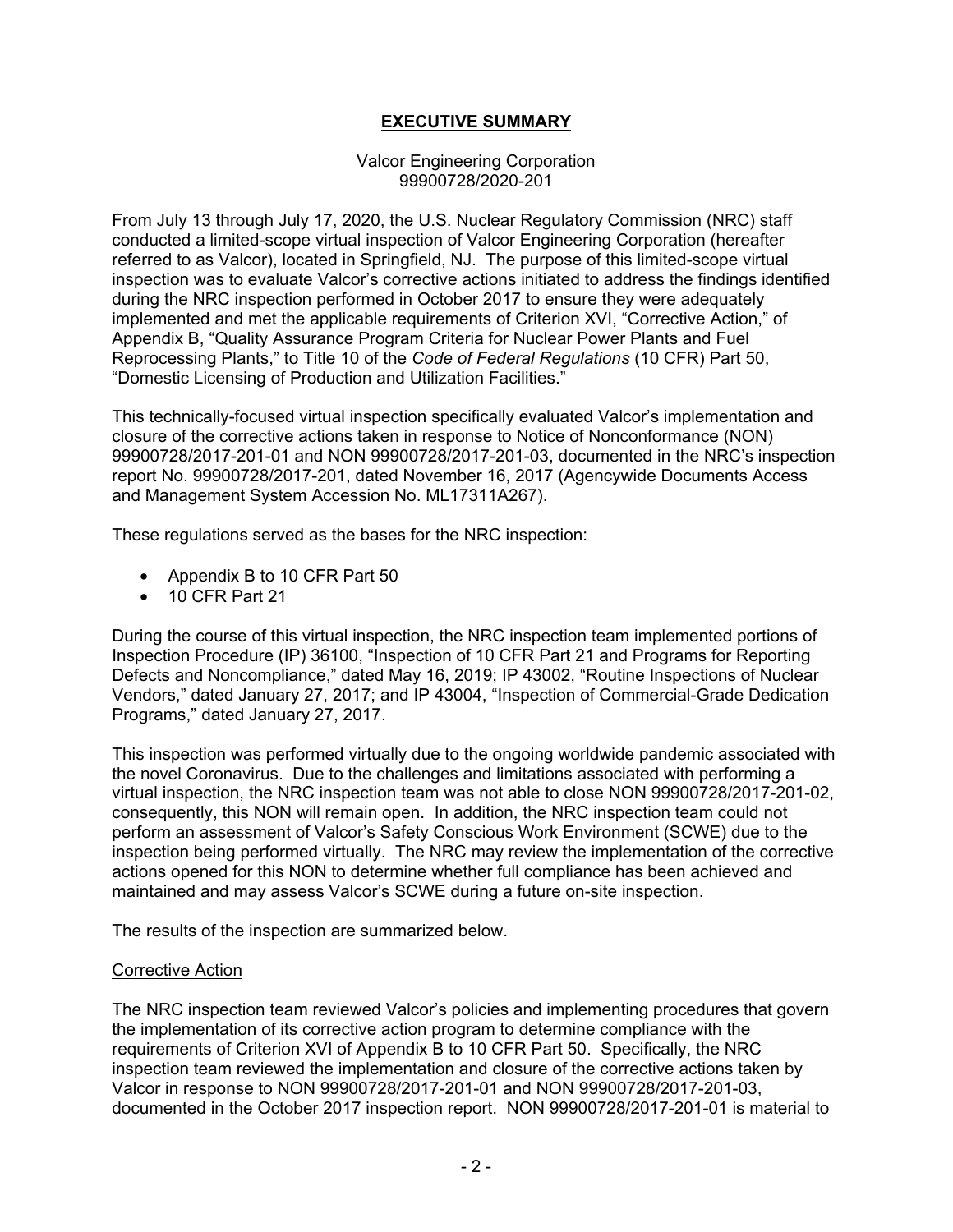the acceptance criteria of Inspection, Tests, Analyses, and Acceptance Criteria (ITAAC) No. 2.1.02.07a.i for Vogtle Electric Generating Plant, Units 3 and 4, from Revision 19 of the certified AP1000 Design Control Document. The NON stated, in part, that as part of the design validation process, Valcor did not perform sufficient testing or analysis of the AP1000 solenoid valves to verify that the voltage controllers would be capable of providing an acceptable output to the valves, including those valves defined as being in a harsh environment resulting from a design basis accident. NON 99900728/2017-201-03 stated, in part, that Valcor calibrated a durometer (serial No. 120978/KRW006) using a rubber test block kit (serial No. 120978/WDT004), contrary to the requirements of the American Society for Testing and Materials standard No. D2240, "Standard Test Method for Rubber Property - Durometer Hardness," 2015 Edition.

The NRC inspection team reviewed the documentation that provided objective evidence that all of the corrective actions were completed and adequately implemented. Based on this review and interviews with Valcor's staff responsible for implementing the corrective actions, the NRC inspection team closed 99900728/2017-201-01 and NON 99900728/2017-201-03. No findings of significance were identified.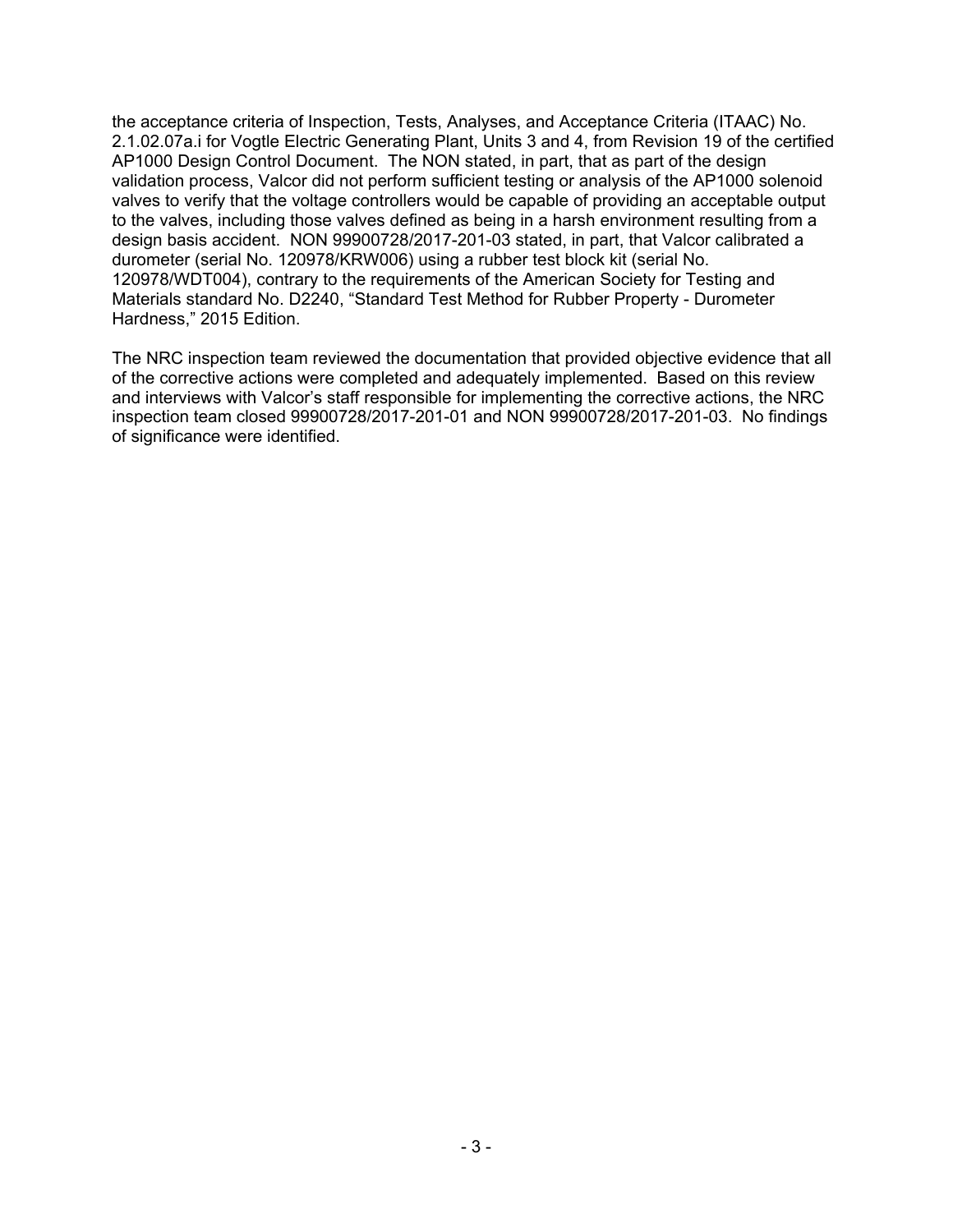# **REPORT DETAILS**

#### 1. Corrective Action

#### a. Inspection Scope

The Nuclear Regulatory Commission (NRC) inspection team reviewed Valcor Engineering Corporation's (hereafter referred to as Valcor) policies and implementing procedures that govern the implementation of its corrective action program to verify compliance with the regulatory requirements of Criterion XVI, "Corrective Action," of Appendix B, "Quality Assurance Program Criteria for Nuclear Power Plants and Fuel Reprocessing Plants," to Title 10 of the *Code of Federal Regulations* (10 CFR) Part 50, "Domestic Licensing of Production and Utilization Facilities." Specifically, the NRC inspection team reviewed the implementation and closure of the corrective actions taken in response to Notice of Nonconformance (NON) 99900728/2017-201-01 and NON 99900728/2017-201-03, documented in the NRC's inspection report no. 99900728/2017- 201, dated November 16, 2017 (Agencywide Documents Access and Management System (ADAMS) No. ML17311A267).

The NRC inspection team also discussed the corrective action program with Valcor's management and technical staff. The attachment to this inspection report lists the documents reviewed by the NRC inspection team.

#### b. Observations and Findings

### b.1 Corrective Action Associated with NON 99900728/2017-201-01

Following the October 2017 inspection of Valcor, the NRC issued NON 99900728/2017-201-01 for Valcor's failure to fully verify the adequacy of the design of the solenoid valves' voltage controllers. Specifically, as part of the design validation process, Valcor did not perform sufficient testing or analysis to verify that the voltage controllers would be capable of providing an acceptable output to the valves, including those valves defined as being in a harsh environment resulting from a design basis accident. The NRC staff determined that NON 99900728/2017-201-01 is material to the acceptance criteria of Inspection, Tests, Analyses, and Acceptance Criteria (ITAAC) No. 2.1.02.07a.i for Vogtle Electric Generating Plant, Units 3 and 4, from Revision 19 of the certified AP1000 Design Control Document.

In its response dated December 15, 2017 (ADAMS No. ML17355A114), Valcor stated that it had initiated Corrective Action (CA) No. 2017-41 to address this issue. The response stated that following the NRC inspection, Valcor created Engineering Repot (ER)-045, "Engineering Report for Westinghouse AP1000 Voltage Control Box P/N S1140-23-23 Output Voltage Design Analysis," Revision A, dated December 14, 2017. This report provides the calculated values proving the voltage controllers are capable of providing an acceptable output to the solenoid valves, including those solenoid valves defined as being in a harsh environment resulting from a design basis accident. The analysis performed within this report indicated that the voltage controllers have sufficient margin to meet all of the required operation conditions.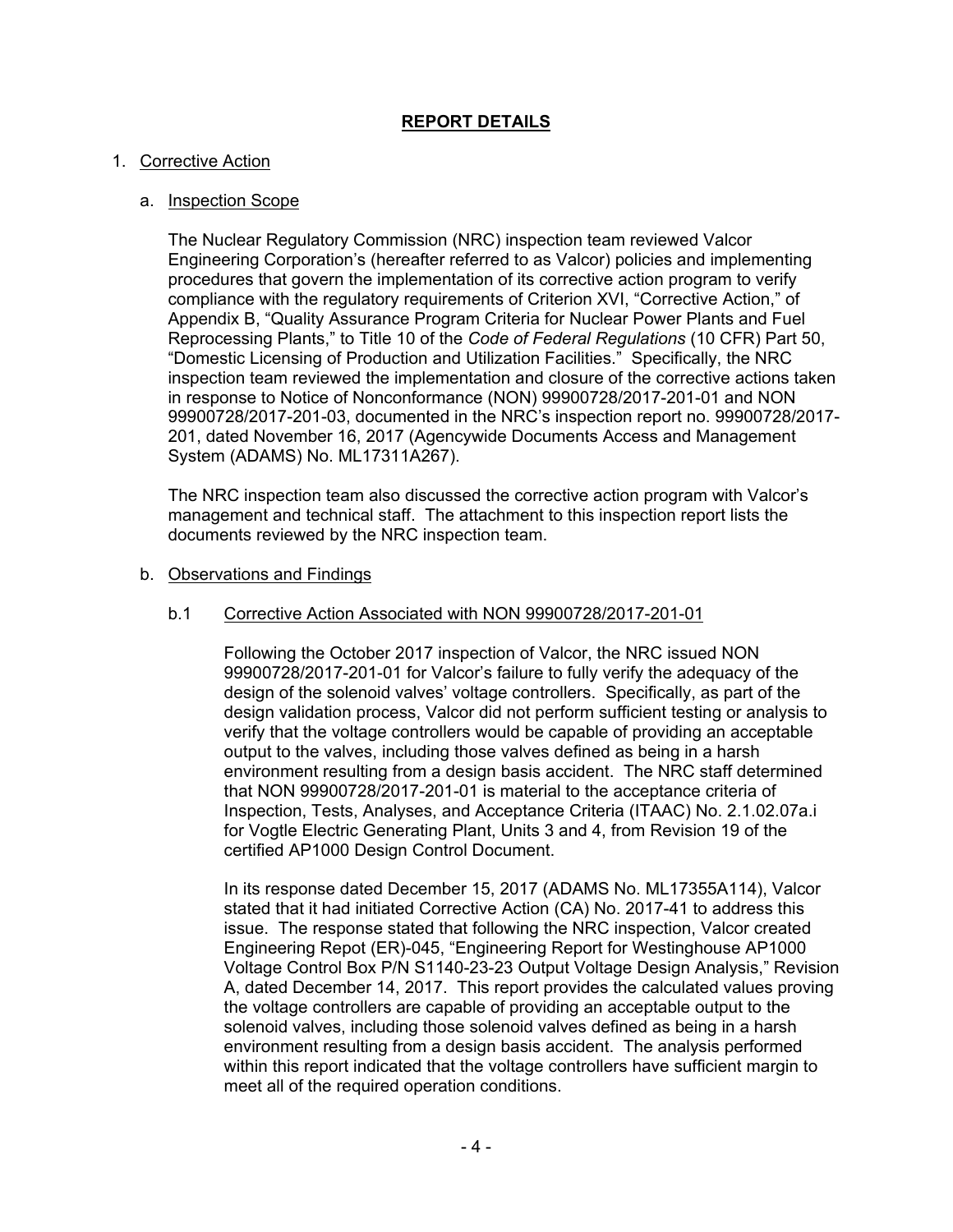The response also stated that additional testing would be performed to ensure that every production unit output a voltage adequate to initially pull-in the solenoid valves and remains energized after the drop-down voltage is achieved while simulating the worst case hot and cold coil resistance loads. Although not stated in the response, Valcor revised Engineering Test Procedure No. S1477, "Acceptance and Burn-In Test Procedures for both AC and DC VCBs," to include the different resistor values and the requirements for the voltage controller output holding voltage span test.

In addition, the response stated that the test report (TR) for the voltage controller, TR 1140-23-23, "Acceptance Test Report for the DC 1E Voltage Control Box," would be revised to add testing necessary to ascertain the initial output of the voltage controllers when minimum, nominal, and maximum voltage is applied to the voltage controllers. Every voltage controller would be tested with a resistive load cell representing the worst case hot and cold coil resistance loads to verify its operability.

Furthermore, the response stated that commercial-grade dedication plan no. S1140-23-23Q, "Commercial-Grade Item Dedication Plan," would be developed to identify the set of critical characteristics of the voltage controllers.

The NRC inspection team reviewed the documentation that provided the objective evidence for the completion of the corrective actions, including the review of CA-2017-032. The NRC inspection team confirmed that ER-045 and TR 1140-23-23 were revised as discussed above and determined that Valcor adequately verified through analytical calculations and qualification testing that the voltage controllers are capable of providing the acceptable minimum output voltage required to pull-in the solenoid valve, including those solenoid valves defined as being in a harsh environment resulting from a design basis condition and that they have sufficient margin to meet all their required operating conditions. In addition, the NRC inspection team confirmed that the commercialgrade dedication plan no. S1140-23-23Q was developed and included the appropriate critical characteristics.

The NRC inspection team determined that Valcor's corrective actions were adequate to address the NON. Based on the review of the corrective actions, the NRC inspection team closed NON 99900728/2017-201-01. No findings of significance were identified.

# b.2 Corrective Action Associated with NON 99900728/2017-201-02

Due to the challenges and limitations associated with performing a virtual inspection, the NRC inspection team did not close NON 99900728/2017-201-02, consequently, this NON was discussed with Valcor's staff and will remain open. The NRC may review the implementation of the corrective actions for this NON during a future on-site inspection to determine whether full compliance has been achieved and maintained.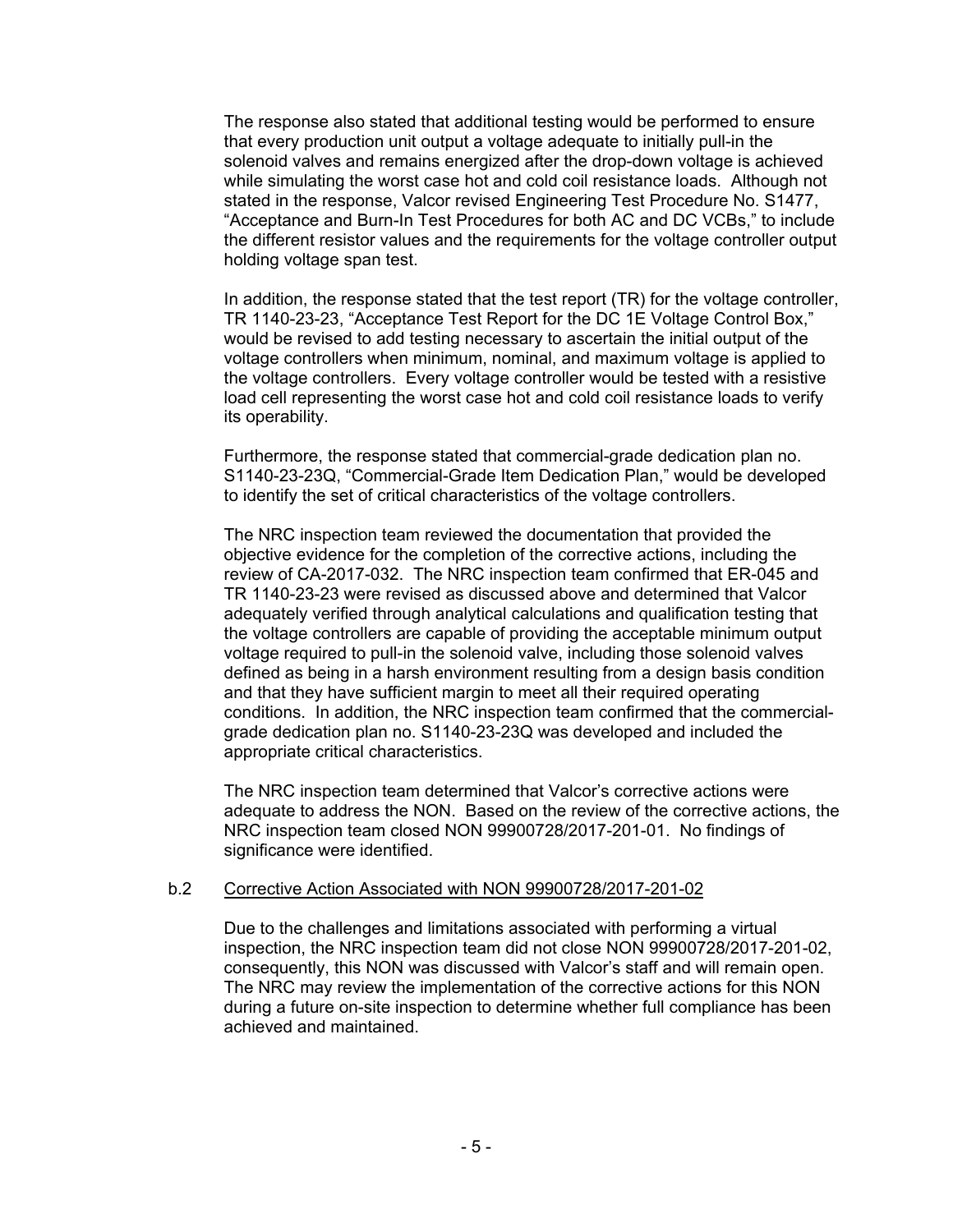#### b.3 Corrective Action Associated with NON 99900728/2017-201-03

Following the October 2017 inspection of Valcor, the NRC issued NON 99900728/2017-201-03 for Valcor's failure to assure that measuring and test devices used in activities affecting quality were properly calibrated. Specifically, Valcor calibrated a durometer (serial No. 120978/KRW006) using a rubber test block kit (serial No. 120978/WDT004), contrary to the requirements of the American Society for Testing and Materials (ASTM) standard No. D2240, "Standard Test Method for Rubber Property - Durometer Hardness," 2015 Edition. Note 2 in Section 10, "Report," of ASTM D2240 states, in part, that "periodic checking of the operation and state of durometer calibration using commercially available rubber test blocks (refer to 7.8), specifically designed for this purpose, is recommended." Subsection 7.8 of Section 7, "Calibration," of ASTM D2240, states, in part, that "the rubber reference block(s) provided for verifying durometer operation and state of calibration are not to be relied upon as calibration standards."

In its response dated December 15, 2017, Valcor stated that the durometer (serial No. 120978/KRW006) was removed from service on October 12, 2017 and sent to an approved calibration facility for calibration in accordance with ASTM D2240. The response stated that the equipment control and calibration card that defines the method of calibration was revised to reflect the correct method of the durometer tester calibration. On October 26, 2017, Valcor was verbally notified by the calibration supplier that the durometer tester was found to be out of calibration and beyond repair. Valcor received formal report of calibration on October 30, 2017 and initiated Material Rejection Report (MRR) No. 853AB to document the failed calibration condition. Valcor also initiated CA-2017-032 to address this issue. On November 7, 2017, a newly purchased and replacement durometer hardness REX with serial No. KRW006, calibrated in accordance with ASTM D2240, was placed into service.

The response also stated that on November 27, 2017, per disposition by the Material Review Board and as documented on Valcor's MRR No. 853AB, the durometer with serial No. 120978/KRW006 was scrapped and Valcor initiated a 10 CFR Part 21 evaluation in accordance with Valcor's internal procedure S2110, "10CFR21 Defects and Non-Compliance Reporting Procedure," Revision K, dated April 7, 2017. The NRC inspection team confirmed that this evaluation did not result in a reportable condition.

In addition, the response stated that standard S1618, "Calibration Procedure Control Requirement," Revision G, dated April 7, 2017, would be revised to include a requirement for all new specialty gages to be entered into Valcor's calibration system to have calibration method reviewed and approved by Quality Assurance. Furthermore, the response stated that a training session would be held after the document release to make sure that all calibration technicians were aware of the new requirement.

The NRC inspection team reviewed the documentation that provided the objective evidence for the completion of the corrective actions, including the review of CA-2017-032 and MRR No. 853AB. The NRC inspection team confirmed that S1618 was revised to include the requirement as stated above. In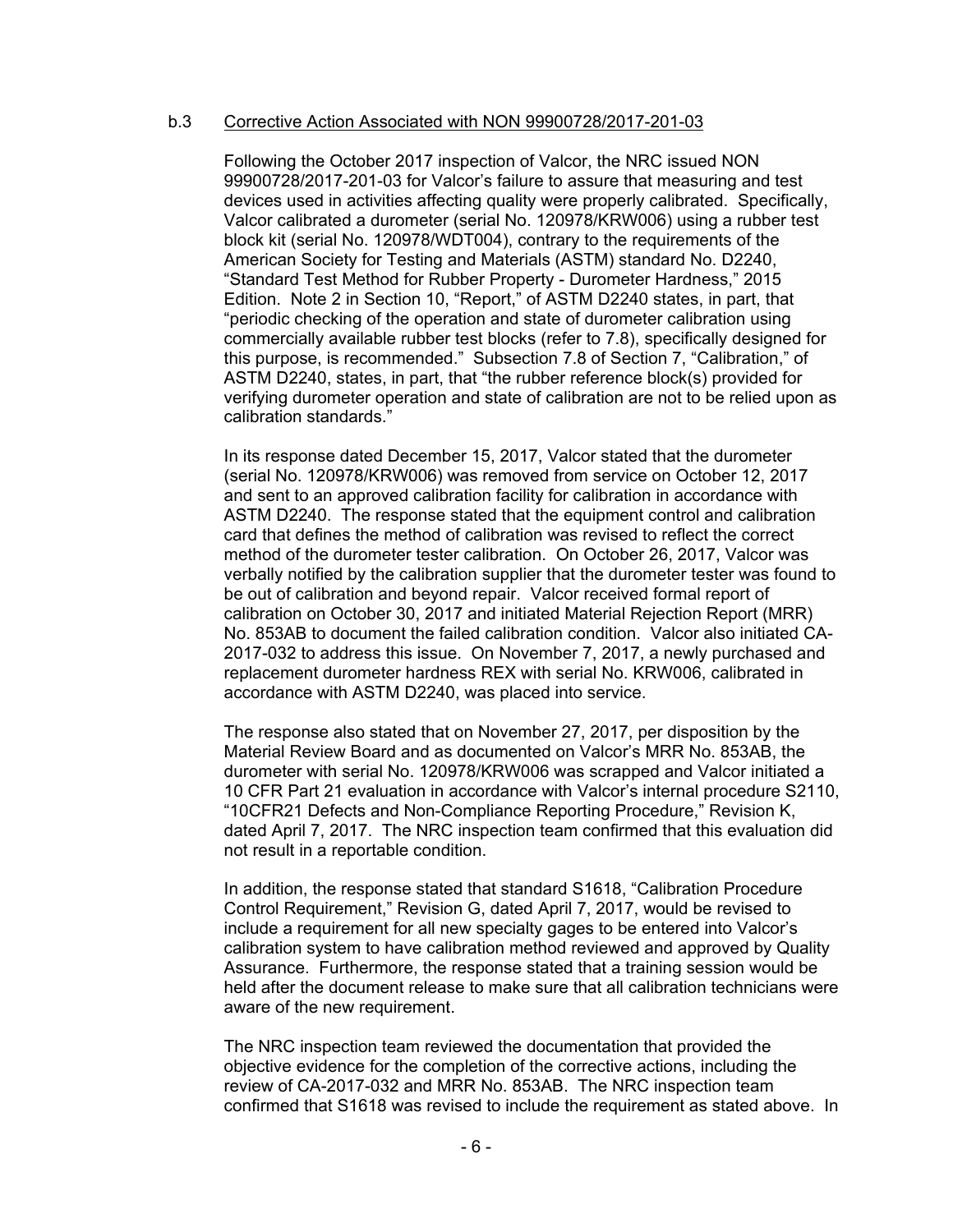addition, the NRC inspection team reviewed the training log and confirmed that the calibration technicians were trained on the update to the procedure. Furthermore, the NRC inspection team reviewed the 10 CFR Part 21 evaluation and supporting documentation and confirmed that the extent of condition and associated analyses were adequately performed.

The NRC inspection team determined that Valcor's corrective actions were adequate to address the NON. Based on the review of the corrective actions, the NRC inspection team closed NON 99900728/2017-201-03. No findings of significance were identified.

# c. Conclusion

The NRC inspection team concluded that Valcor has adequately implemented its program for corrective actions associated with NON 99900728/2017-201-01 and NON 99900728/2017-201-03, described in NRC inspection report No. 99900728/2017-201, dated November 16, 2017. Based on the limited sample of documents reviewed, the NRC inspection team determined that Valcor has taken adequate corrective actions to resolve the non-conforming conditions identified in the subject NONs. No findings of significance were identified.

### 2. Entrance and Exit Meetings

On July 13, 2020, the NRC inspection team discussed the scope of the inspection with John Trezza, Valcor's Chief Executive Officer and President, and other members of Valcor's management and technical staff. On July 17, 2020, the NRC inspection team presented the inspection results and observations during an exit meeting with Theresa Conway, Valcor's Executive Vice President of Controlling and Finance, and other members of Valcor's management and technical staff. The attachment to this report lists the attendees of the entrance and exit meetings, as well as those individuals whom the NRC inspection team interviewed.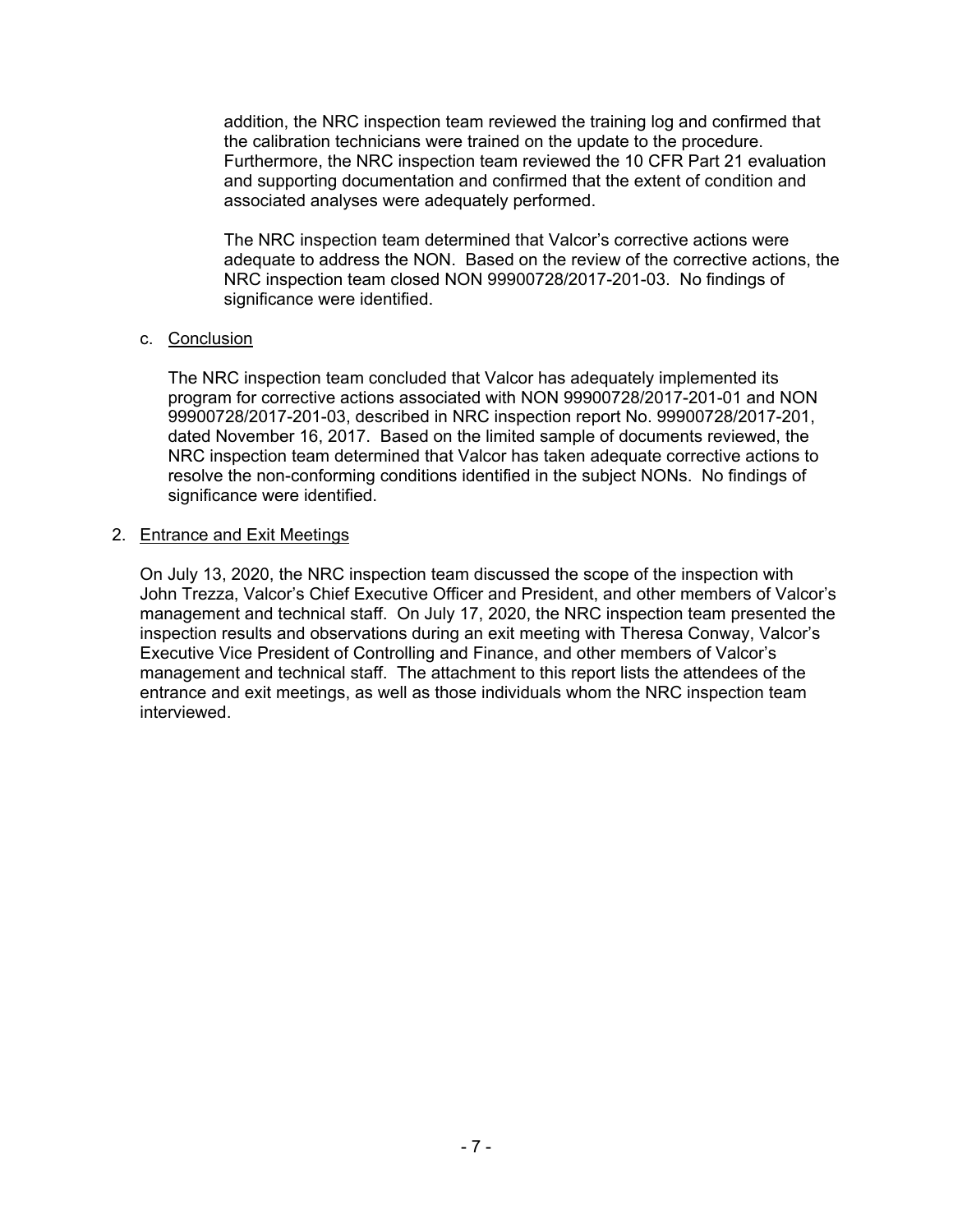# **ATTACHMENT**

# 1. ENTRANCE/EXIT MEETING ATTENDEES

| <b>Name</b>           | <b>Title</b>                                                          | <b>Affiliation</b>                                  | <b>Entrance</b> | <b>Exit</b> | <b>Interviewed</b> |
|-----------------------|-----------------------------------------------------------------------|-----------------------------------------------------|-----------------|-------------|--------------------|
| John Trezza           | <b>Chief Executive</b><br>Officer and<br>President                    | Valcor<br>Engineering<br>Corporation<br>(Valcor)    | X               |             |                    |
| Al LaMastra           | <b>Vice-President</b><br>(VP) and General<br>Manager of<br>Production | Valcor                                              | X.              | X           |                    |
| <b>Theresa Conway</b> | VP of Controlling<br>and Finance                                      | Valcor                                              | X               | X           |                    |
| <b>Tania Reivich</b>  | VP of Human<br><b>Resources</b>                                       | Valcor                                              | X               | X           |                    |
| Louis Violante        | Director of Quality                                                   | Valcor                                              | X               | X           | X                  |
| <b>Steven Gatcomb</b> | <b>Director of Nuclear</b><br>Sales and<br>Marketing                  | Valcor                                              | X               | X           | X                  |
| <b>Hemang Dave</b>    | <b>Chief Nuclear</b><br>Engineer                                      | Valcor                                              | X.              | X           | X                  |
| Gale Voyles           | <b>Nuclear Quality</b><br>Assurance<br>Manager                        | Valcor                                              | X               | X           | X                  |
| Ashok Idiculla        | <b>Quality Control</b><br>Manager                                     | Valcor                                              | X               | X           |                    |
| Anthony D'Amato       | <b>Nuclear Engineer</b>                                               | Valcor                                              | X               | X           | X                  |
| Joseph E. Sheridan    | Nuclear Engineer                                                      | Valcor                                              | X               | X           | X                  |
| <b>Barry Mattes</b>   | Engineering<br>Consultant                                             | Valcor                                              | X               |             | X                  |
| Yamir Diaz-Castillo   | <b>Inspection Team</b><br>Leader                                      | <b>Nuclear</b><br>Regulatory<br>Commission<br>(NRC) | X               | X           |                    |
| Raju Patel            | Inspector                                                             | <b>NRC</b>                                          | X.              | X           |                    |
| Kerri Kavanagh        | <b>Branch Chief</b>                                                   | <b>NRC</b>                                          |                 | X           |                    |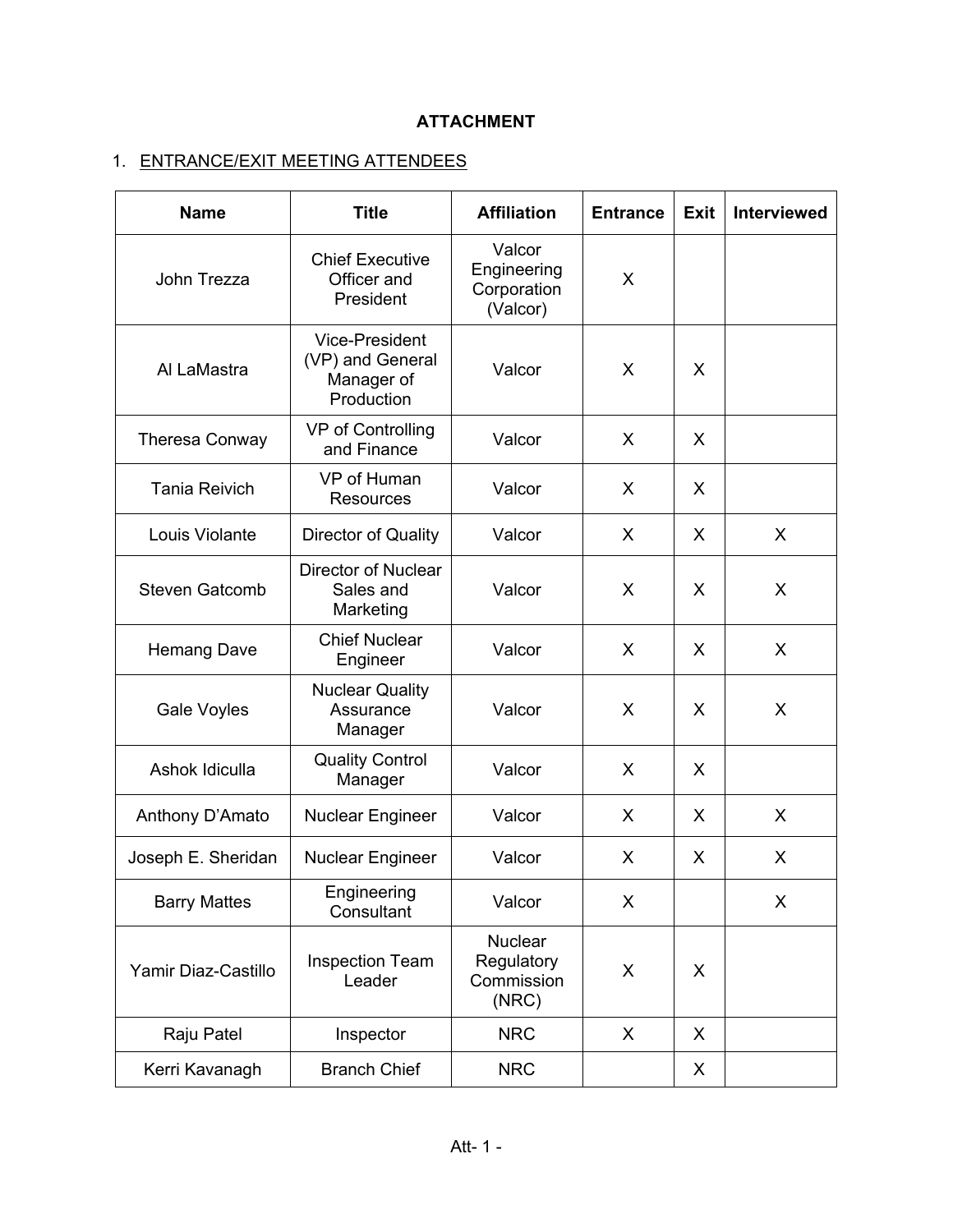# 2. INSPECTION PROCEDURES USED

- Inspection Procedure (IP) 36100, "Inspection of 10 CFR Part 21 and Programs for Reporting Defects and Noncompliance," dated May 16, 2019
- Inspection Procedure 43002, "Routine Inspections of Nuclear Vendors," dated January 27, 2017
- IP 43004, "Inspection of Commercial-Grade Dedication Programs," dated January 27, 2017

# 3. LIST OF ITEMS OPENED, CLOSED, AND DISCUSSED

| <b>Item Number</b>   | <b>Status</b>    | <b>Type</b>                          | <b>Description</b>   | <b>Applicable</b><br><b>ITAAC</b> |
|----------------------|------------------|--------------------------------------|----------------------|-----------------------------------|
| 99900728/2017-201-01 | <b>CLOSED</b>    | Notice of<br>Nonconformance<br>(NON) | <b>Criterion III</b> | 2.1.02.07a.i                      |
| 99900728/2017-201-02 | <b>DISCUSSED</b> | <b>NON</b>                           | Criterion III & VII  | N/A                               |
| 99900728/2017-201-03 | <b>CLOSED</b>    | <b>NON</b>                           | <b>Criterion XII</b> | N/A                               |

# 4. DOCUMENTS REVIEWED

# Policies and Procedures

- Valcor Engineering Corporation's Nuclear Quality Assurance Manual,  $5<sup>th</sup>$  Edition, Revision 27, dated March 4, 2020
- S1303, "Engineering Change Order Procedure," Revision L, dated December 6, 1988
- S1477, "Acceptance and Burn-In Test Procedures for AC and DC Voltage Control Boxes," Revision J, dated January 24, 2018
- S1618, "Valcor Calibration Procedure Control Requirement," Revision J, dated August 1, 2019
- S2002, "Dedication of Commercial Grade Items for Nuclear Safety Related Applications," Revision T, dated March 6, 2020
- S2110, "10CFR21 Defects and Non-Compliance Reporting Procedure," Revision M, dated February 10, 2020
- Work Instruction (WI)-QA-0002, "Control of Nonconforming Items," Revision G, dated August 8, 2019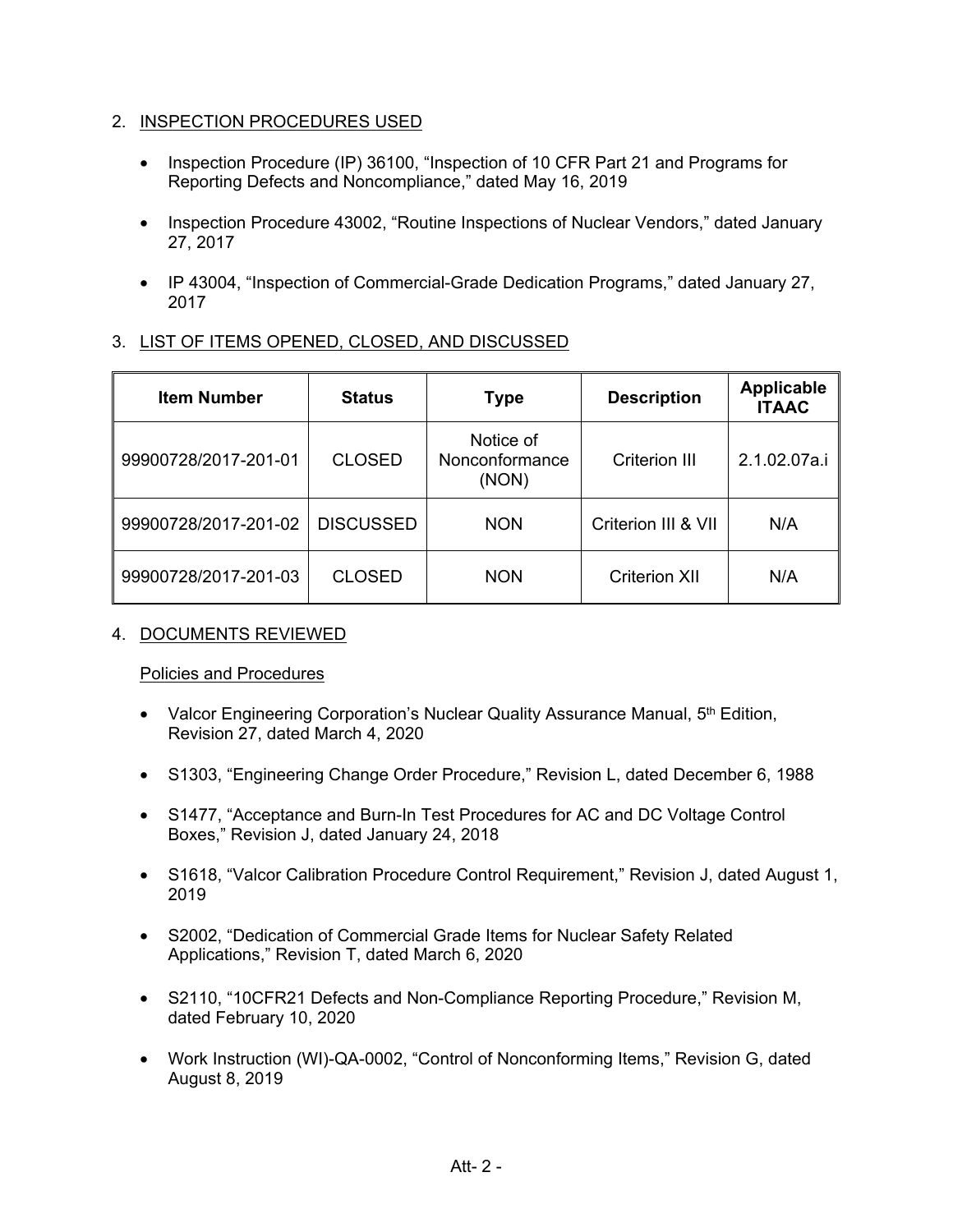• WI-QA-0003, "Corrective Action," Revision D, dated August 2, 2019

# Design and Commercial-Grade Dedication Records

- Engineering Report (ER) 044, "Engineering Report for O-ring Durometer Testing," Revision A, dated March 14, 2019
- ER 045, "Engineering Report for Westinghouse AP1000 Voltage Control Box part number (P/N) S1140-23-23, Output Voltage Design Analysis," Revision D, dated May 15, 2018
- Engineering Order (EO) 6539, Revision A, dated November 3, 2017
- EO 6544, "EO Pertaining to P/N S1140-23-23 Voltage Control Box," Revision A, dated February 26, 2018
- MR1140-23-23-3, "Engineering Closeout Report for NRC Corrective Action 99900728/I-2017-201-01/02/03, Dated November 16, 2017, for the Westinghouse AP1000 PV13 DC 1E Voltage Control Box P/N S1140-23-23, Domestic AC Non 1E Voltage Control Box P/N S1140-23-25, and China AC Non 1E Voltage Control Box P/N S1140-23-24," Revision A, dated May 15, 2018
- S1140-23-23Q, "Commercial Grade Item Dedication Plan," Revision A, dated December 14, 2017

# Calibration and Test Records

- American Society for Testing and Materials D-2240, "Standard Test Method for Rubber Property - Durometer Hardness," 2015 Edition
- Certificate of Calibration No. 67110-04 for a Fluke multimeter, calibrated on May 30, 2017
- Certificate of Calibration No. 68028-07 for a Fluke multimeter, calibrated on June 22, 2017
- Durometer Calibration Report for durometer KW006, serial No. 120978
- Equipment Control & Calibration Card for durometer KW006, serial No. 120978
- Test Report (TR) 1140-23-23, "Acceptance Test Report for the DC 1E Voltage Control Box," Revision F, dated February 23, 2018
- TR 1140-23-23, for P/N S1140-23-23, for DC 1E Voltage Control Box Assembly Serial Nos. 51, 53, 72, 73, 74, 76, 77, tested on March 5, 2018, and independently accepted on March 12, 2018

# Nonconformance Reports

• Material Rejection Report (MRR) No. 047AC, dated December 11, 2017